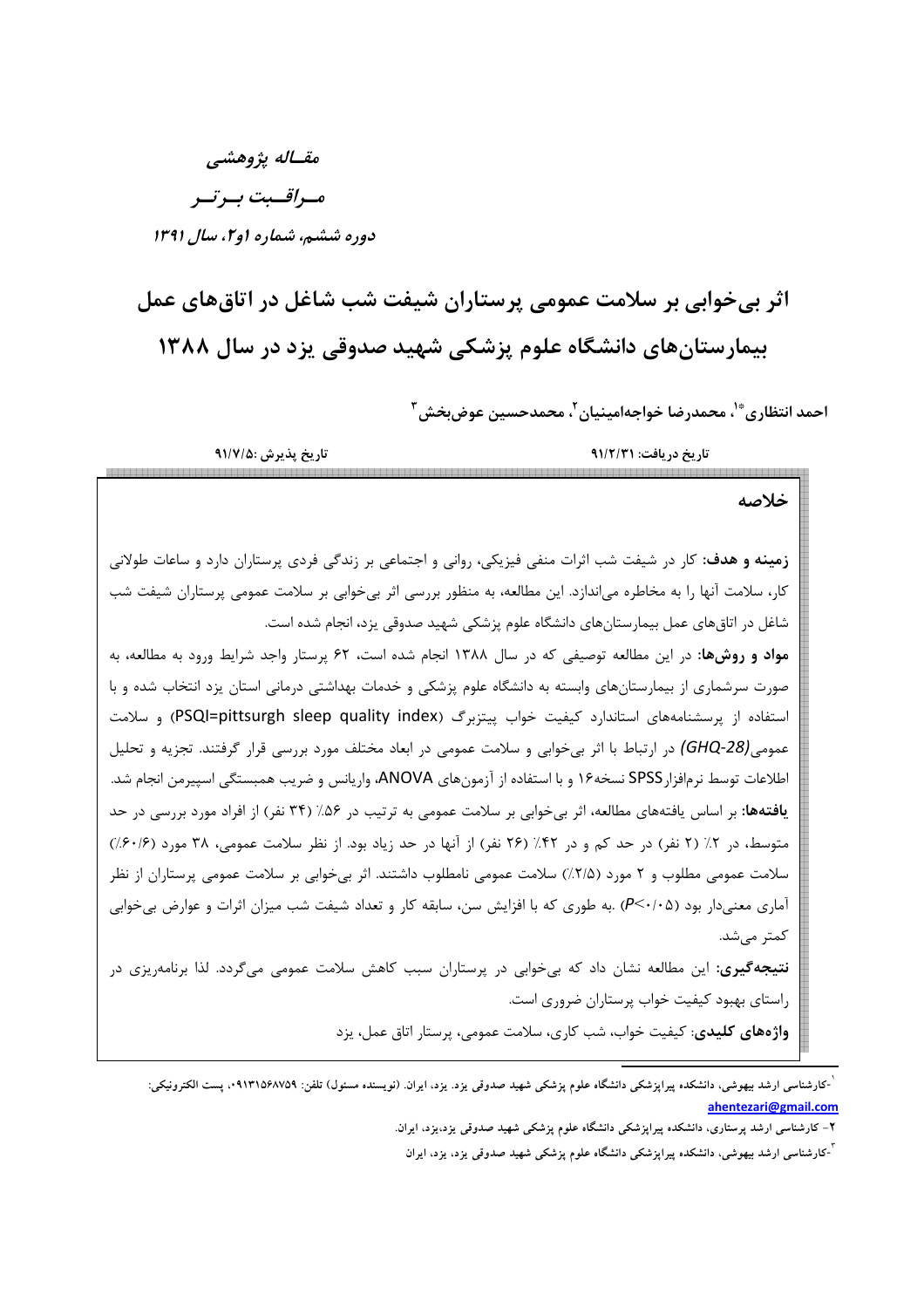پرستاری که مسئولیتهای خانوادگی و تربیت فرزندان را نیز بر عهده دارند، به مخاطره اندازد (۸). سلامتی پرستاران به دلیل شیفتهای کاری طولانی و خستگیهای ناشی از آن همیشه تهدید میشود (۲) و مسلماً پرستارانی که از سلامت عمومی خوبی برخوردار نیستند، قادر نخواهند بود مراقبتهای خوبی نظیر حمایتهای فیزیکی و روانی از بیماران به عمل آورند که این امر خطر اشتباهات و بروز حوادث شغلی را بالا میبرد و در نهایت عواقب آن متوجه بیمار و پرستار میشود (۹).

نتایج مطالعه باقری و همکاران نشان داد که کیفیت خواب در اکثر پرستاران مناسب نبوده و باعث کاهش معنیدار کیفیت زندگی آنان در درک سلامتی، وضعیت ذهنی و درد جسمانی گردیده است (۱۲). تاکنون در ایران مطالعهای در رابطه با اثرات بی خوابی بر روی سلامت عمومی پرسنل اتاق عمل انجام نشده است. بنابراین، مطالعه حاضر، با هدف بررسی اثرات بی خوابی و ارتباط آن بر سلامت عمومی پرستاران شیفت شب شاغل در اتاقهای عمل بیمارستانهای دانشگاه علوم پزشکی شهید صدوقي يزد انجام گرفت.

## مواد و روشها

بررسی حاضر یک مطالعه توصیفی است که در سال ۱۳۸۸ انجام شد. نمونهگیری به صورت سرشماری در مدت ۶ ماه انجام گرفت و ۶۲ نفر از پرستاران شیفت شب شاغل در اتاق های عمل بیمارستانهای دانشگاه علوم پزشکی و خدمات بهداشتی درمانی استان یزد در مطالعه شرکت کردند. معیارهای ورود برای مطالعه عبارت بودند از: ١- داشتن مدرک کاردانی یا کارشناسی پرستاری با حداقل یک سال سابقه کاری و حداقل شش شیفت شب در هر ماه، در شش ماه اخیر ۲- عدم وجود ناراحتی جسمی، روحی و روانی ۳- عدم اشتغال به شغل دومی که نیاز به شبکاری داشته باشد ۴- رضایت داشتن برای شرکت در مطالعه. ابزار گردآوری اطلاعات را پرسشنامه اطلاعات دموگرافیک (سن، جنس، وضعیت تأهل، تعداد شیفت شب در ماه، سابقه کاری و وضعیت اقتصادی) و پرسشنامه اثرات بی خوابی تشکیل میداد. این پرسشنامه شامل ۶۰ سوال است که در ۵ بخش بر اساس

دوره ششم، شماره او ۲، سال ۱۳۹۱

مقدمه

شغل پرستاری بیشتر از هر شغل دیگری به شیفتهای مختلف كاري به خصوص شيفت شب احتياج دارد. پرستاران اتاق عمل از جمله تکنسینهای اتاق عمل و بیهوشی از افرادی هستند که به صورت شیفت در گردش و حتی شیفت ثابت شب مجبور به ارائه خدمت می باشند و به علت کاهش تعداد پرسنل در شیفت شب نسبت به شیفت روز و وجود عملهای جراحی اورژانسی سنگین در طول شب، میزان فعالیت و بی خوابی آنان از پرستاران دیگر بخشها بیشتر میباشد و این بیخوابی میتواند بر روی سلامت عمومی آنان تأثیر گذار باشد.

در کشور ما ۶۵٪ تا ۷۰٪ شاغلین سیستم بهداشت و درمان را پرستاران تشکیل می دهند. پرستاران در خط اول ارائه خدمات بهداشتی و درمانی قرار دارند (۱). پرستاران در شیفتهای کاری صبح، عصر و شب به صورت نامنظم فعالیت میکنند و نسبت به سایر حرفهها بیشتر در معرض تنشهای روحی و روانی می باشند (٢). پرستاران اتاق عمل از جمله افرادی هستند که در معرض بی خوابی قرار دارند و الگوی نامنظم خواب و بیداری در آنها باعث كاهش كيفيت وكم شدن طول مدت خواب به همراه کاهش عملکرد شغلی در آنها می شود (۳ و ۴). از اثرات دیگر منفی شبکاری کاهش سطح تحمل فرد در برابر تنشهای شغلی و زندگی به همراه تمایل به مصرف بی رویه داروهای مختلف میباشد. اختلال خواب در افراد شبکار بیش از ۵۰٪ است (۵). حوادث و خطاهای کاری و فرسودگی شغلی در پرستاران شبکار بیشتر از پرستارانی است که در شیفتهای صبح و عصر کار می کنند (۶). برای اغلب پرستارانی که به صورت شیفت در گردش کار میکنند، شبکاری عوارض و پیامدهای ناخوشایندی روی زندگی طبیعی آنان خواهد داشت که بسیاری از آنها قابل کنترل نیستند. شبکاری اثرات منفی فیزیکی، روانی و اجتماعی روی زندگی فردی پرستاران دارد و در نهایت این اثرات، خانواده آنان را نیز تحت تأثیر قرار داده و ساعات طولانی کار سلامت و امنیت آنها را به مخاطره می اندازد (۷). کار در شیفتهای مختلف به خصوص شبکاری، می تواند وضعیت سلامت زنان

مسراقسبت بسرتسر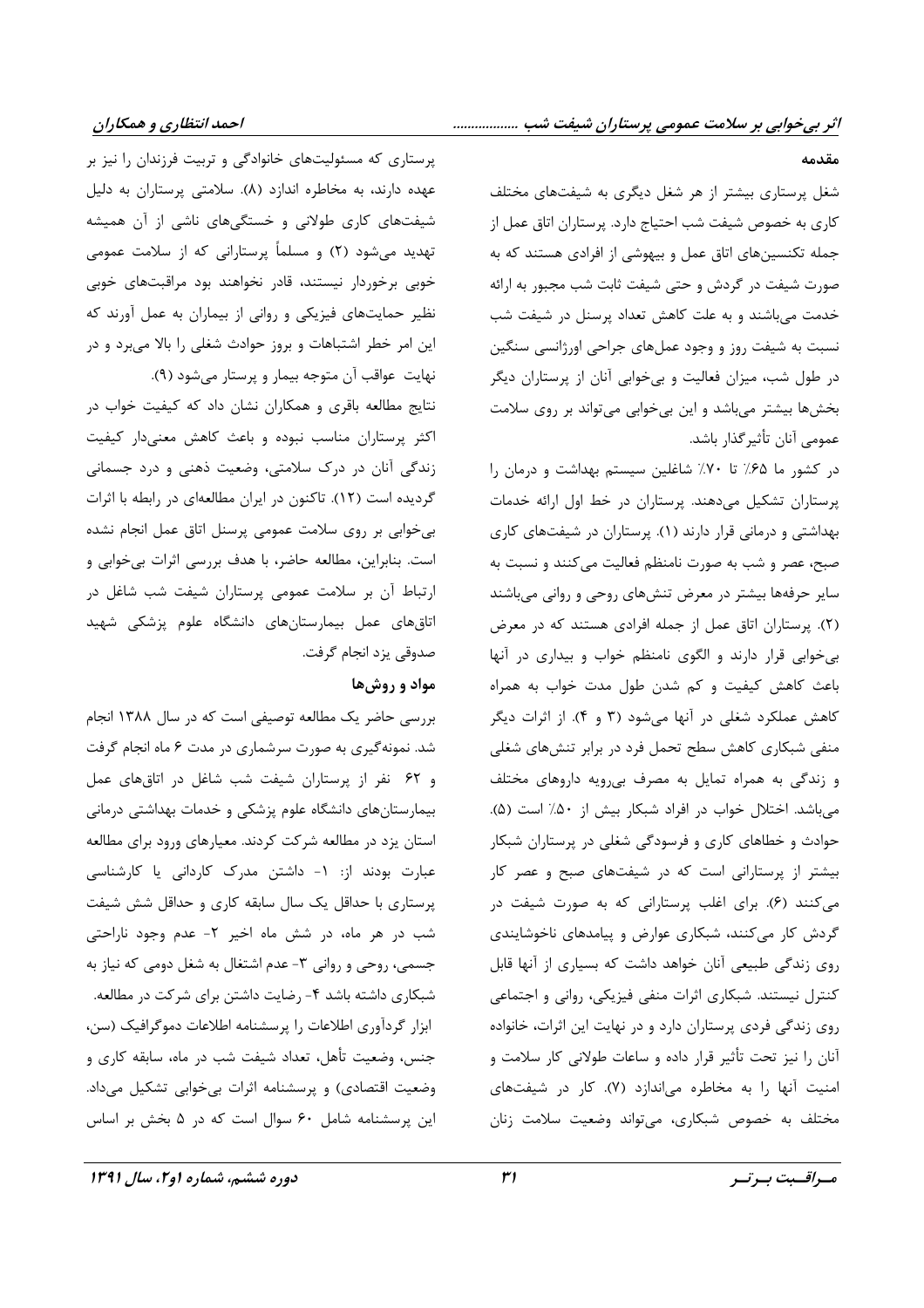احمد انتظاری و همکاران

مقیاس لیکرت (هرگز نمره ۱، به ندرت نمره ۲، گاهی اوقات نمره ۳، اغلب نمره ۴ و در مورد مشکلات جسمی گزینه همیشه نمره ۵) نمرهگذاری شد. سپس میانگین هر بخش از پرسشنامه محاسبه گردید و پس از تجزیه و تحلیل، اثرات بی خوابی بر مشکلات جسمی در سه سطح کم (۲-۱)، متوسط (۴-۲/۱)، زیاد (۴/۱-۵ )، عملکرد خلق و خوی در سه سطح خوب (۲-۱)، متوسط (٣-٢/١) و بد (۴-٣/١) و عملكرد اجتماعي، دقت، تمركز و مصرف دارو در سه سطح کم (۲-۱)، متوسط (۳-۲/۱) و زیاد (۳/۱-۴) تقسیمبندی شد. میزان کلی اثرات بیخوابی بعد از جمع نمرات حیطههای فوق به سه سطح کم (٣٩/٩٩). متوسط (۵۹/۹۹-۴۰) و زیاد (۱۰۰-۶۰) تقسیم بندی شد.

پرسشنامه سلامت عمومی (GHQ) ۲۸ موردی توسط اسپینر در سال ۱۹۹۴ در نیوزلند و در ایران نیز توسط سلیمانی و صمیمی در سال ۱۳۸۵ مورد استفاده قرار گرفت (۹ و ۱۰). در مطالعه حاضر، نمرهگذاری این پرسشنامه بر مبنای مقیاس لیکرت بود. به طوری که برای پاسخ به گزینه اصلاً نمرهی صفر، در حد معمول نمره ١، بيش از حد معمول نمره ٢ و خيلي بیشتر از حد معمول نمره ۳ تعلق گرفت. پس از نمرهگذاری به سؤالات پرسشنامه، نمره کل از جمع نمرات مربوط به سؤالات محاسبه گردید که نمره سلامت عمومی هر یک از واحدهای مورد پژوهش بین ۲۷-۰ به عنوان سلامتی در حد مطلوب، ۵۵-۲۸ تا حدی مطلوب و نمرات بین ۸۴-۵۶ سلامتی نامطلوب در نظر گرفته شد. به منظور جمع آوري اطلاعات، بعد از كسب اجازه از مسئولین دانشگاه و مراجعه پژوهشگر به بیمارستانهای وابسته به دانشگاه علوم پزشکی و خدمات بهداشتی یزد و پس از انتخاب واحدهای مورد پژوهش و ارائه توضیحات کافی جهت انجام پژوهش و جلب رضایت کتبی آنان، تک تک واحدهای مورد پژوهش به صورت داوطلبانه به تکمیل پرسشنامهها اقدام نمودند. مدت زمان تكميل پرسشنامهها ٣٠ الى ٥٠ دقيقه بود. روایی وپایایی پرسشنامههای استاندارد کیفیت خواب پیتزبرگ ( PSQI=pittsurgh sleep quality index) و سلامت عمومي (GHQ-28) در ارتباط با اثر بي خوابي و سلامت عمومي

در ابعاد مختلف مورد بررسی قرار گرفته است. تجزیه و تحلیل اطلاعات توسط نرمافزار SPSS نسخه ۱۶ و با استفاده از آزمونهای آماری ANOVA و آمار استنباطی به شکل آزمون واریانس و ضریب همبستگی اسپیرمن انجام شد.

## نتاىج

بر اساس جدول شماره ۱ میانگین سنی آزمودنی ها ۳۰/۸ سال بود که بیشترین موارد (۳۳ نفر، ۵۴/۱٪) در گروه سنی زیر ۲۹ سال قرار داشتند. ۵۴ نفر (۸۳/۷٪) زن و ۴۱ نفر (۷۰/۲٪) متأهل بودند. ۵۲ نفر (۸۲/۸٪) وضعیت اقتصادی متوسط داشتند. بیشترین درصد (۳۸ نفر، ۵۷/۸٪) کمتر از ۵ سال سابقه کاری داشتند و میانگین سابقه کاری آنان ۵/۳ سال بود. بیشترین درصد (۴۸ نفر، ۷۲/۱٪) به طور متوسط ۱۰-۷ شیفت شب را در ماه سپری میکردند. میانگین شیفتهای شب افراد مورد بررسی در هر ماه ۱۰/۱ عدد بود.

میزان اثرات کم، متوسط و زیاد بیخوابی بر عملکرد اجتماعی پرستاران به ترتیب ۱/۶/، ۶۶/۹٪ و ۳۱/۵٪ بود. اثرات بی خوابی بر مصرف دارو در واحدهای مورد پژوهش با بیشترین مورد (۴۴ مورد، ۶۵/۶/٪) کم و با کمترین مورد (۳ مورد، ۴/۲٪) زیاد و در ۲۰ نفر (۳۰/۲٪) در حد متوسط بود. اثرات بی خوابی بر مشکلات جسمی در۳۰ نفر (۴۸/۳٪) کم بوده است. تأثیر بی خوابی در این مورد در ۲۲ نفر (۳۴/۳٪) متوسط و در ۵ نفر (٨/٤/٢) زياد بود. اثرات بي خوابي بر دقت و تمركز واحدهاى مورد پژوهش در ۲۸ نفر (۴۷/۹٪) کم، در ۷ نفر (۱۰/۹٪) زیاد و در ۲۵ نفر (۴۱/۲٪) متوسط محاسبه شد. اثرات بیخوابی بر خلق و خوی با بیشترین مورد (۴۴ نفر، ۶۵٪) در حد متوسط، در ۹ نفر (١٣/٨٪) کم و در ١٣ نفر (٢١/٢٪) به ميزان زياد بود. سلامت عمومی با میانگین و انحراف معیار ۲۶/۶۴±۱۱/۱ در حد مطلوب نشان داده شد. .بین اثرات بیخوابی با سلامت عمومی ارتباط معنیداری یافت شد (۶٬۰/۰۵) (جدول ۱). .همچنین بین اثرات بی خوابی با سن، سابقه کاری و تعداد شیفت ارتباط معنیداری وجود داشت (۶٬۰٬۰۵). ولي بين اثرات بي خوابي با جنس، تأهل و وضعيت اقتصادي ارتباط معنىداري به دست نيامد (جدول ١).

مسراقسيت بسرتسر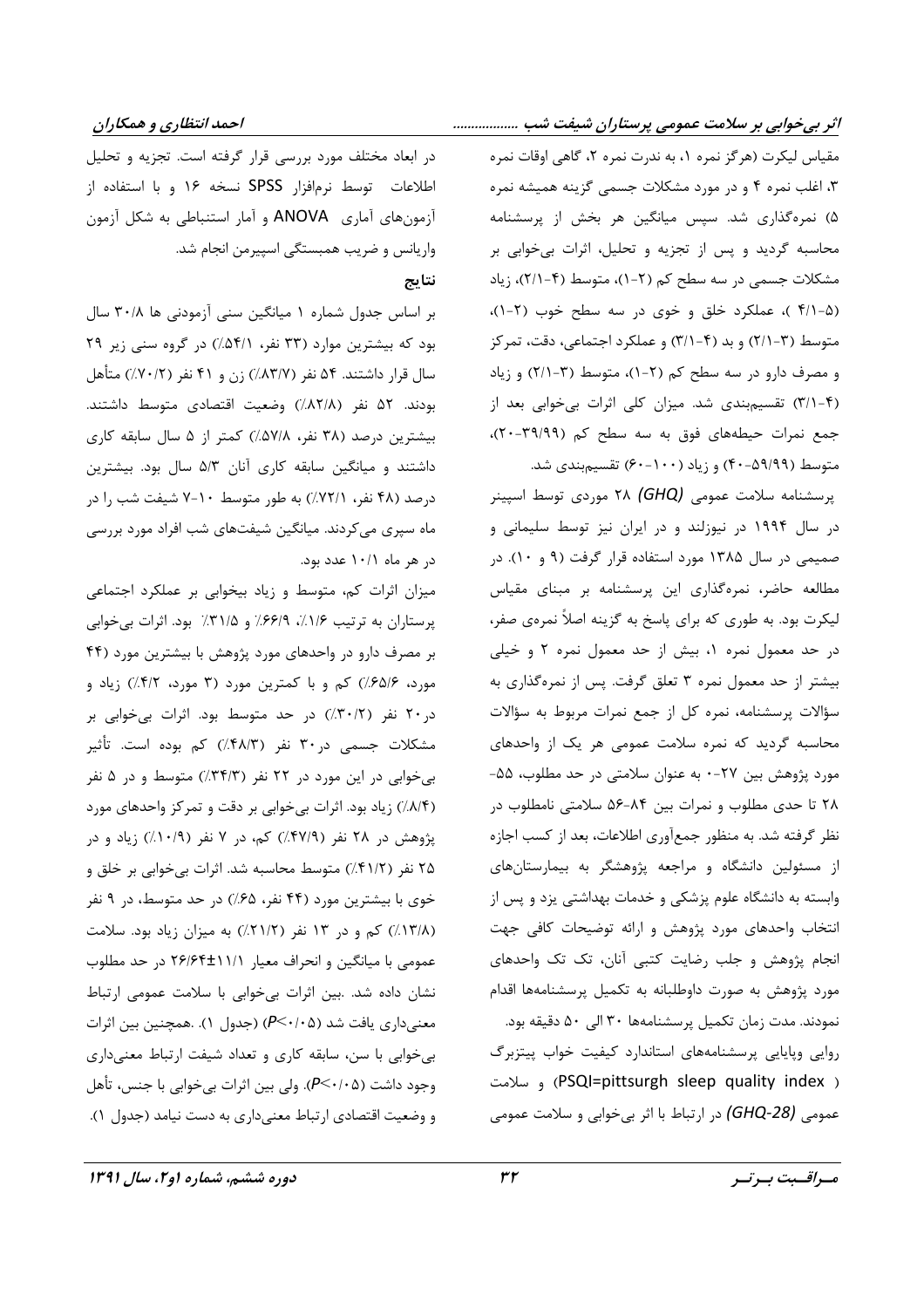| اثرات بي خوابي           |                                  |                              |                          |                                  |           |
|--------------------------|----------------------------------|------------------------------|--------------------------|----------------------------------|-----------|
|                          |                                  |                              |                          |                                  |           |
| $P$ ارزش                 | زياد                             | متوسط                        | کم                       |                                  |           |
|                          | تعداد(درصد)                      | تعداد(درصد)                  | تعداد(درصد)              |                                  |           |
|                          | (57)                             | $(\Delta Y)$ \ \ \ \         | $(\cdot)$ .              | زیر ۲۹                           |           |
| $\cdot/\cdot\cdot$ ۴     | $(\Delta \Upsilon)$ .            | $(\uparrow \vee) \wedge$     | $(\cdot)$                | $\mathbf{r} \cdot -\mathbf{r}$ . | سن        |
|                          | (15)                             | P(YY)                        | (17)                     | بالای ۴۰                         | (سال)     |
|                          | $(f \setminus) \uparrow \Delta$  | $(\Delta V)Y\Delta$          | (7)                      | جمع                              |           |
|                          | (57)                             | $(\Delta Y)$ \ \ \           | $(\cdot) \cdot$          | زیر ۵                            |           |
| $\cdot/\cdot\cdot\wedge$ | $(\Delta f)$ .                   | $(\xi)$                      | $(\cdot\,)\cdot$         | $\Delta - 1$ -                   | سابقه کار |
|                          | (51)                             | $(\xi Y)$                    | (7)                      | بالای ۱۰                         | (سال)     |
|                          | (57)59                           | $(\Delta \mathcal{F})^{\mu}$ | (7)                      | جمع                              |           |
|                          | $(\uparrow \vee) \uparrow \cdot$ | (01) 11                      | (1)                      | $Y - Y$                          |           |
| $\cdot/\cdot\cdot\vee$   | $(\uparrow \wedge) \uparrow$     | (AA) Y                       | $(\mathfrak{f})$         | $11-19$                          | شبكارى    |
|                          | $((\cdot)$                       | $\mathcal{H}(\cdot \Lambda)$ | $(1 \cdot)$              | بالای ۱۵                         | (تعداد)   |
|                          | (57)59                           | $(\Delta \mathcal{F})$ ۳۳    | $(\mathbf{r})\mathbf{r}$ | جمع                              |           |

بیمارستان های دانشگاه علوم بزشکے شهید صدوقی بزد در سال ۱۳۸۸

جدول ۱: توزیع فراوانی اثرات بیخوابی بر حسب برخی مشخصات دمو گرافیک در پرستاران شیفت شب شاغل در اتاق های عمل

 $P<\cdot\cdot\cdot$ ازمون آماری اسپیرمن ،  $r=\cdot/F$ 

اثر بیخوابی بر سلامت عمومی به ترتیب در ۵۶٪ (۳۴ نفر) از افراد مورد بررسی در حد متوسط، در ۲٪ (۲ نفر) در حد کم و در ۲۲٪ (۲۶ نفر) از آنها در حد زیاد بود.

جدول ۲: تعیین ارتباط اثرات بی خوابی بر سلامت عمومی پرستاران شیفت شب شاغل دراتاق های عمل بیمارستان های دانشگاه علوم

| اثرات بيخوابي       |                     |              |              |
|---------------------|---------------------|--------------|--------------|
| زياد                | متوسط               | کم           | سلامت عمومى  |
| تعداد (درصد)        | تعداد (درصد)        | تعداد (درصد) |              |
| (YY)                | $(Y \cdot Y \Delta$ | (5)          | مطلوب        |
| (55)                | $f(\lambda \gamma)$ | $(\cdot)$    | تا حدى مطلوب |
| $(1 \cdot \cdot)$ ٢ | $(\cdot)$           | $(\cdot)$    | نامطلوب      |
| ۲۲۱۲۶)              | ۲۴(۵۶)              | (5)          | جمع          |

پزشکی شهید صدوقی یزد در سال ۱۳۸۸

بحث

شیفت شب بررسی شد. بیشترین درصد افراد در عملکرد اجتماعی نظیر کاهش میزان تفریح و شرکت در فعالیتهای اجتماعي، دچار اختلال بودند و اثرات بي خوابي بر مصرف دارو

در این مطالعه، بیخوابی به میزان متوسط بر عملکرد اجتماعی تأثیر داشت. در مطالعه جبارزاده، اثرات شبکاری بر پرستاران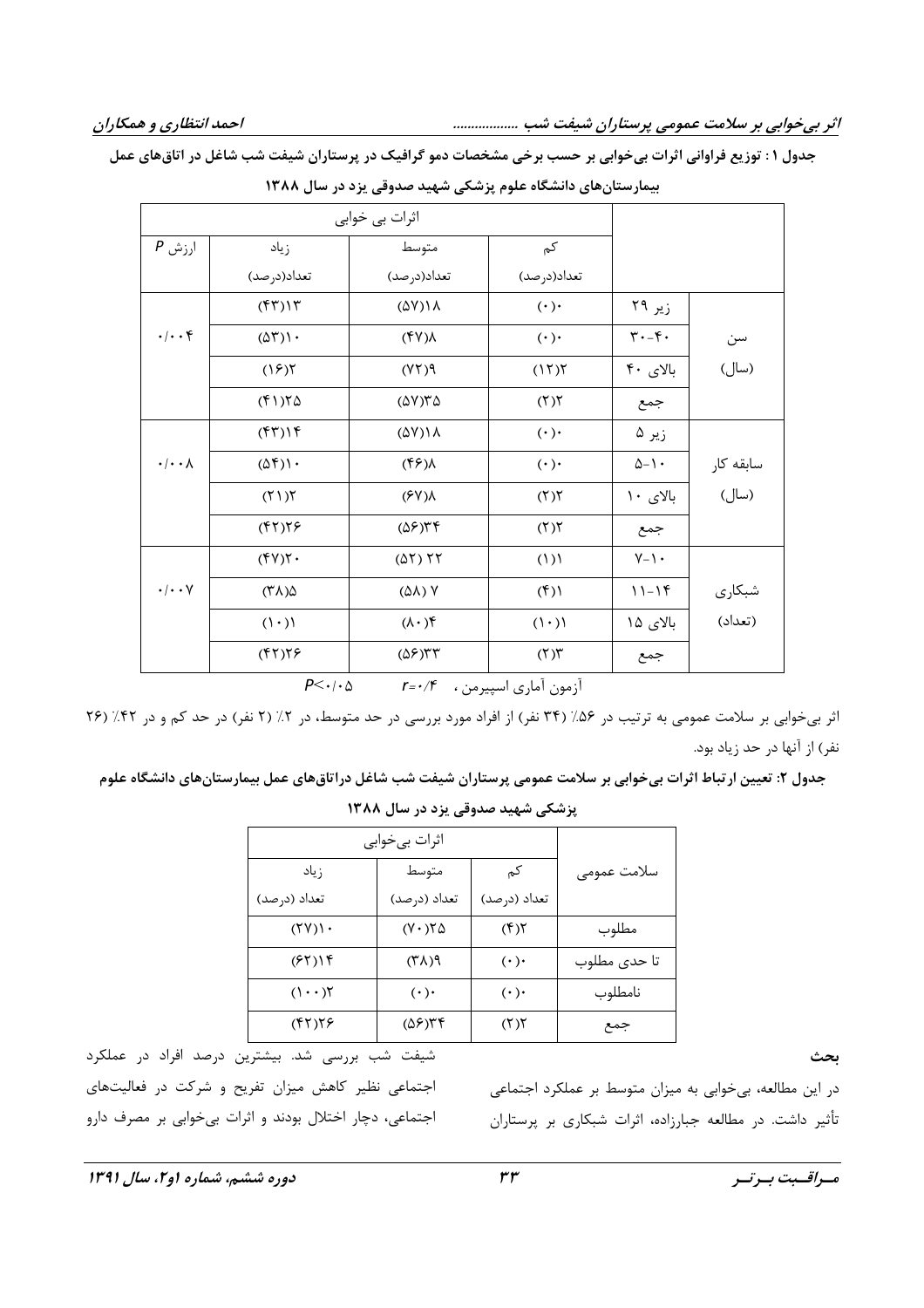توسط پرستاران، کم بود (١١). در مطالعه باقرى، يکسوم پرستاران برای خواب رفتن از دارو استفاده می کردند (١٢). در بررسی Pati بیشترین درصد پرستاران شبکار دچار اختلال خواب بودند که تمایل به مصرف دارو در آنها را بیشتر مینمود  $(15)$ 

یافتههای این مطالعه اثرات بی خوابی را بر عملکرد جسمانی پرستاران به میزان متوسط نشان داد و بیشترین مشکل پرستاران شبکار، احساس خستگی و سپس احساس فشار و استرس زیاد بود. در مطالعه Munakata مقدار گیجی، خشم، عصبانیت، اضطراب و نگرانی پرستاران پس از شبکاری در بالاترین حد و میزان انرژی در پایینترین حد قرار گرفت. میانگین فعالیت فیزیکی پرستاران شیفت شب کمتر از پرستاران شیفت روز بود  $(15)$ 

در مطالعه حاضر اثرات بی خوابی بر دقت و تمرکز پرستاران به میزان متوسط و به صورت اشکال در یادگیری بود. در مطالعه Copper محرومیت از خواب برای پرستاران یک معضل بود. زیرا مشکلات حافظه کوتاهمدت و اشکال در تمرکز به همراه کاهش دقت در كارها، از عواقب محروميت از خواب است (١۵).

نتايج ديگر اين پژوهش نمايانگر اثرات متوسط بي خوابي بر عملکرد خلق و خوی واحدهای مورد پژوهش بود. در مطالعه Ruggiero مبنی بر ارتباط خستگی با مراقبتهای پرستاری، هر دو گروه پرستاران شیف شب و روز خستگی مزمن داشتند، اما پرستاران شیفت شب میزان افسردگی بیشتر و الگوی خواب نامطلوبتری را نسبت به پرستاران شیفت روز ابراز داشتند (١۶). در مطالعه حاضر واحدهای مورد پژوهش از سلامتی عمومی مطلوبی برخوردار بودند که با مطالعه سلیمانی همخوانی داشت. در مطالعه سلیمانی پرستاران شیفت ثابت از سلامتی جسمانی مطلوبی برخوردار بودند (۹). همچنین، در مطالعه اثرات بیخوابی بر سلامت عمومی ارتباط معنیداری یافت شد. به طوری که با افزایش اثرات بی خوابی از سلامت عمومی پرستاران کاسته میشد. در همین راستا، نوری در نتایج خود بین کیفیت خواب با عملکرد فیزیکی، روحی، روانی، اجتماعی و درک سلامتی ارتباط معنیداری نشان داد. اختلال در کیفیت خواب پرستاران باعث

اختلال در عملکرد و بهداشت جسمی، روحی روانی، اجتماعی و در کل کیفیت زندگی پرستاران میگردد (۱۷). در مطالعه حاضر، بین اثرات بیخوابی با سن، سابقه کاری و تعداد شیفت شب ارتباط معنیداری بدست آمد. به عبارت دیگر، با افزایش سن، تعداد شیفت شب در ماه و سابقه کاری میزان اثرات بیخوابی کمتر میشد و این تفاوت در گروه سنی بالای ۴۰ سال، تعداد شیفت بالای ۱۵ شب در ماه و سابقه کاری بالای ١٠ سال به دست آمد. در اين راستا لبادي در مطالعه خود به نقل از Fuzzy و Robinson می;نویسد، پرستارانی که سن بالای ۴۵ سال دارند، از دفعات و شدت خستگی عاطفی کمتری رنج می برند. زیرا با افزایش سن میزان دانش و آگاهی افراد و نیز درک رفتارهای حمایتگرانه بیشتر شده و به دنبال آن سازگاری بهتری رخ میدهد. همچنین پرستاران با سابقه کاری و تجربه بیشتر در مقابله با رویدادها و عوامل تنش زای مسئولیت حرفهای خود، از حمایتهای بهتر همسر و فامیل برخوردار بودند (۱۸). در مطالعه Cooper پرستاران شبکار در مقایسه با پرستاران شبکار موقت یا دورهای، کمتر دچار استرس شده بودند (۱۵).در تحقیق جبارزاده خواب افراد نوبت کار در مقایسه با شبکار ثابت از نظر طول مدت بیشتر، ولی از نظر کیفیت پایینتر بود (١١). در ایران مطالعهای بر روی پرسنل اتاق عمل که نشاندهنده اثرات بیخوابی باشد، یافت نشد. این مطالعه میتواند بعنوان یک مستند در برنامهریزی کاری و رعایت نوبت کاری پرسنل اتاق عمل برای جلوگیری از خطاها و حوادث ناشی از بی خوابی و خستگی که گاهی اوقات جبرانناپذیراست، کمککننده باشد. از محدودیتهای این پژوهش تعداد نمونههای مطالعه بود که با توجه به سرشماری کسانی که فقط در شیفت شب در بیمارستان حضور داشتند، انجام شده است و کسانی که کمتر از شش شبکاری در ماه داشتهاند و یا آنکال بودهاند، حذف شدهاند.

**نتیجه گیری:** این مطالعه نشان داد که بی خوابی در پرستاران اتاق عمل سبب كاهش سلامت عمومى مى گردد. لذا يكى از مهمترین راهکارها، تنظیم الگوهای شیفت کاری ثابت برای پرستاران است و نیاز است که در تنظیم شیفتهای کاری به مواردی چون سن، سابقه کار و تعداد شیفتهای کاری پرستاران

دوره ششم، شماره او۲، سال ۱۳۹۱

مسراقسبت بسرتسر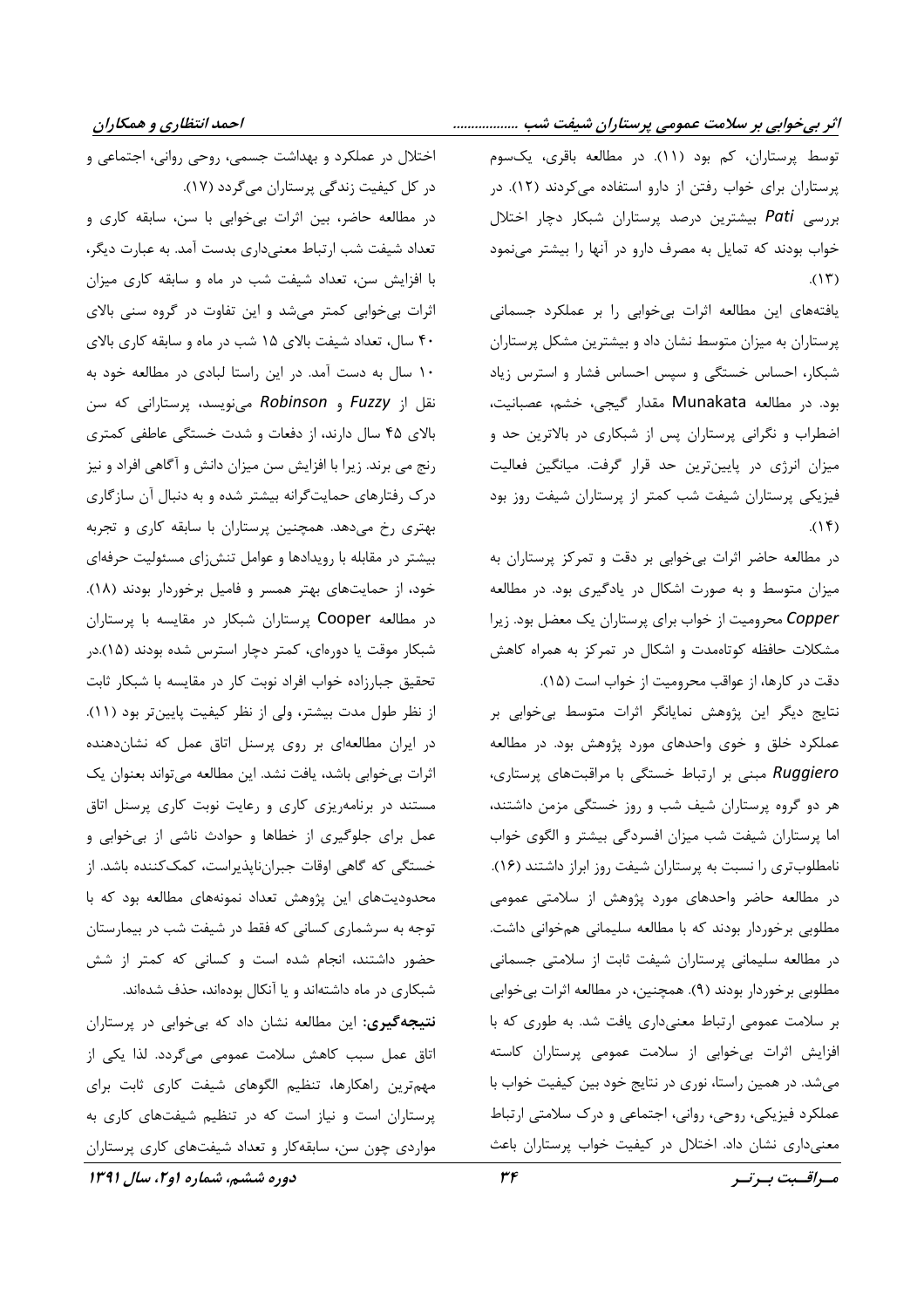احمد انتظاری و همکاران

اثر بیخوابی بر سلامت عمومی پرستاران شیفت شب ..................

۳- بررسی و مقایسه اثرات بیخوابی در پرستاران اتاق عمل با سایر بخشهای بیمارستانی تشكر و قدرداني این مقاله حاصل همکاری تمامی پرسنل پرستاری اتاق های عمل بیمارستانهای دانشگاه علوم پزشکی شهید صدوقی پزد بوده است. بدین وسیله از کلیه کارکنان پرستاری شاغل در این اتاق های عمل که در انجام این مطالعه پاری نمودند، همچنین از کلیه مسئولین بیمارستانها و همکارانی که در مراحل مختلف این پژوهش ما را پاری دادند تقدیر و تشکر می شود.

اتاق عمل توجه شود. زيرا با بهبود كيفيت خواب پرستاران می توان انتظار داشت که کیفیت مراقبتهای به عمل آمده و میزان درک و هوشیاری آنان در حین عمل و بیهوشی افزایش يافته و موجب ارتقاء كيفيت عملكرد و كاهش اشتباهات و خطاها و عکس|لعمل سریعتر در مقابل حوادث و در نهایت افزایش سطح ایمنی برای فرد و بیمار میگردد. در پایان برای ارتقاء كيفيت كار پرسنل اتاق عمل مطالعات زير پيشنهاد مي گردد. ۱- بررسی میزان خطاهای شغلی بین پرستاران شبکار و یرستاران روز کار در اتاق عمل ٢- بررسی میزان رضایتمندی پرسنل اتاق عمل از شرایط کاری و بر نامهریزی سازمانی محل خدمت منابع

1-Mehrabi T, Ghazavi Z, [Survey public health of women nurses in hospital of Isfahan University of Medical Science] Journal of Health. 2005; 1(2):1-5. [Persian]

2-Suzuki K, Ohida T, Kaneita Y, Yokovama E, Miyake T, Harano S, et al. Mental health status, shift work, and occupational accidents a mong hospital nurses in Japan.J Occup Health. 2004 Nov; 46(6): 448-454.

3-Kolagary Sh, [Prevalence of sleep of among nurses in the educational Center of shahidbeheshti] Msc Thesis. School of Nursing and Midwifery Shahid Beheshti. 1997; p: 42-43. [Persian]

4-Potter P, Perry G.[Basic Nursing Theory and Practise] 6 editions. Mosby Elsevier. Canada. 2007 5-SamahaE, Lal S, SamahaN, Wanahm *j.* Psychological. Lifestyle and coping contributors to chronic fatigue in shift-worker nurses. Journal of Advanced Nursing. 2007; 59(3): 221-232.

6- Salmiy S, Basic nursing theory and practice | L<sup>st</sup>. Tehran Publishing Salmy. 2007: pp:14-28. [Persian]

7- Gabriel M, [effect of sleep deprivathin in shift work on quality of nursing work and the way of exit] seminar sleep disorders Tehran 2004: p:32. [Persian]

8-Ostavar M. [Shift night work and risk breast cancer] The first national conference on occau pationalhazards avd medicine para medicine. Dezfull, Iran 2007:pp:264. [Persian]

مسراقسبت بسرتسر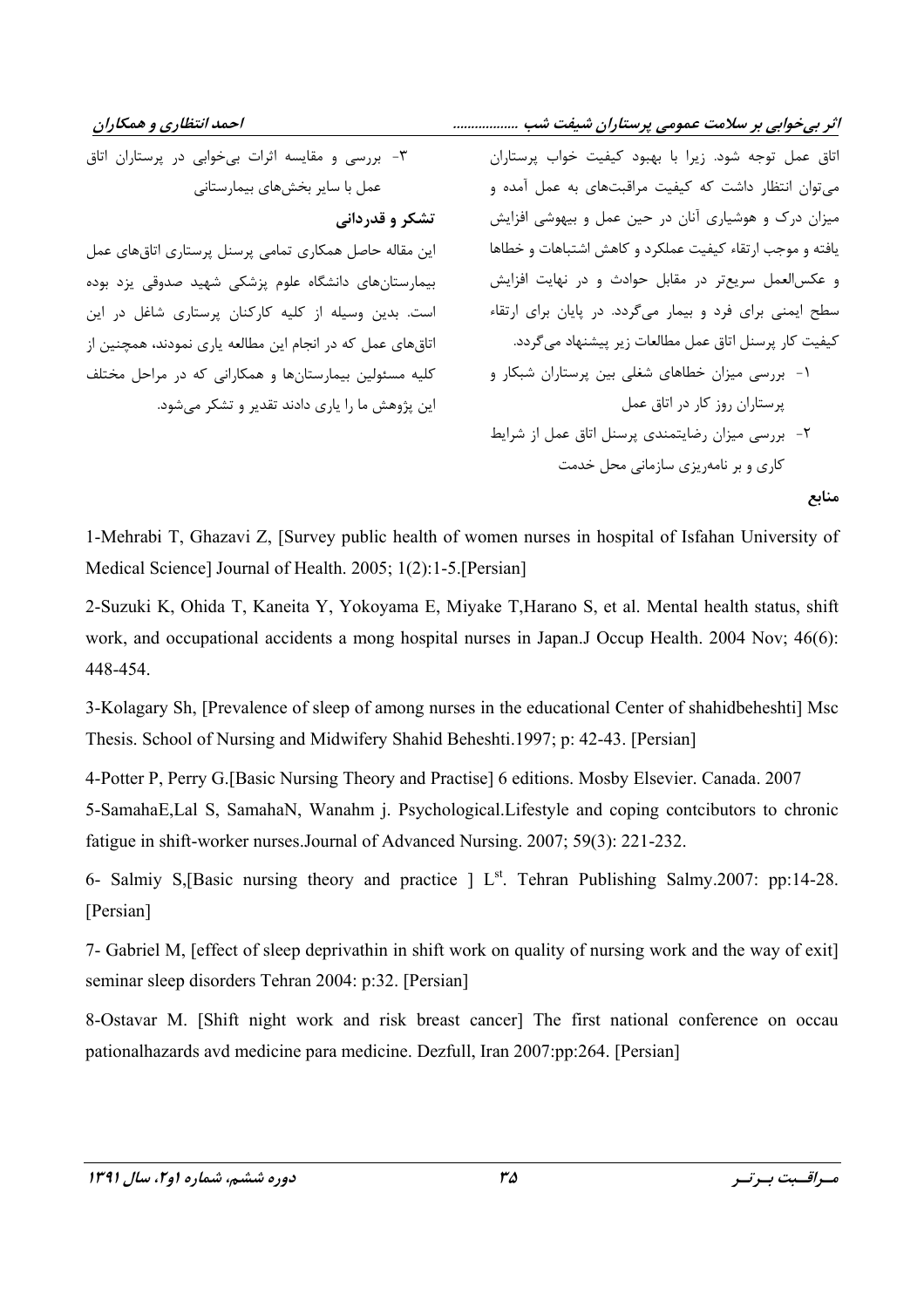"
1+\*
7#5.8RRRRRRRRRRRRRRRRRR !"
#\$-%&-'%(

9- Soleimany M, NasiriZiba F, Kermani A, Hosseini F.[A Comparative Study of the General Health among Staff Nurses with Fixed or Rotating Working Shift] Iran Journal of Nursing.2007; 20(50): 21-28. [Persian]

10-Samimi R, Masrure R, Tamadonfar M, Hosseini F. [Correlation between lifestyle avd general health in university students] Iran Journal of Nursing. $2007;19(48):50$  [Persian]

11- Jabbarzade S. [Effect night shift work for nurses and midwives] The national covference on occupational hazards medicine paramedicine. Dezfull, Iran. 2007; p:171. [Persian]

12- Bagheri H, Shahabi Z, Ebrahimi H, Alaeenejad F. [The association between quality of sleep and health-related quality of life in nurses] HAYAT. 2006;12(4):13-20 [Persian]

13-Pati AK, Chandrawanshi A, Reinberg A, Shift work:Condequences and managemwnt. Current Science.2001; 81(1):32-47.

14- MunakataM, Ichi S, Nunokawa T, Staito Y, Ito N, Fukudo S, Yoshinaga K. Influence shidt work on psychologic state and cardiovascular and neuroendocrine responses in healtynurses. Hypertens Res.2001 Jan;24(1):25-31.

15-CooperEE.Pieces of the shortage puzzle: agingand shiftwork. Nurse Econ. 2003 Mar-Apr;21(2): 75-79.

16- RuggieroS. Correlates of fatigue in critical care nurses. ReNursHealth. 2003 Dec; 26(6): 434-444.

17-Nori S, Dehghanan A, bagheri H, Shahabi Z.[Survey correlation between quality sleep and quality life in nursing physical function emotional psychological, social Sharod university of Medical Science and Hygienic Medicinal Services] 4<sup>th</sup>congress of science Nuesing and Midwifery care (promohion health) Iran university of Medical Science 2005: p:219. [Persian]

18-Labadi S, [Survey cirrelathion mental health and support social in nursing ] MSc Thsis School of nursing and Midwifery Islamic Azad University Tehran Medical. 2006; p:186. [Persian]

مــراقـــبت بــر